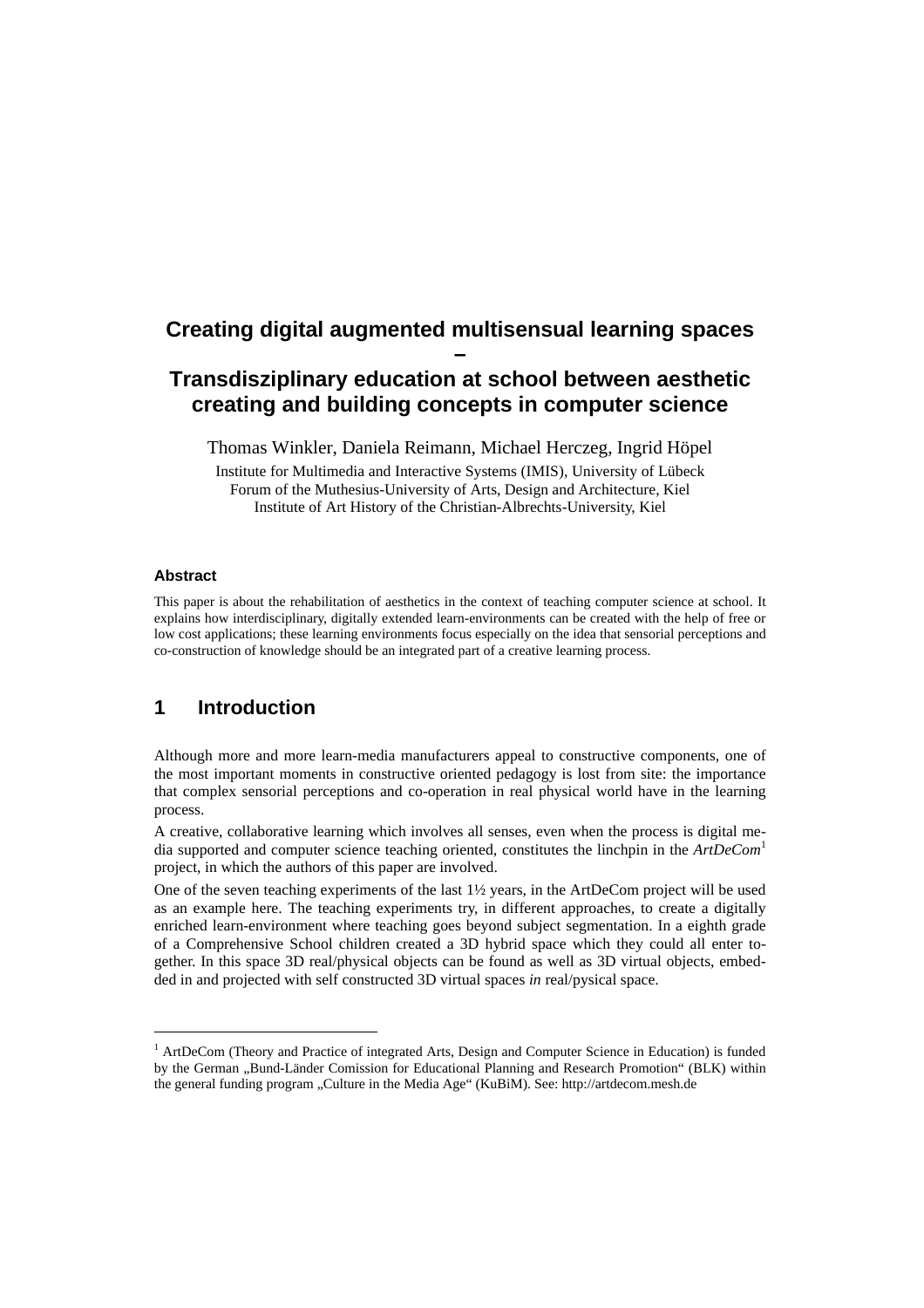Although the hybrid spaces are extremely complex, we worked on extreme low cost level; we succeeded doing that mainly by using freeware and otherwise using low cost materials.

Working with the interfaces between the real and the digital world was especially picked out as a central theme; this work included observing and reflecting about the interaction between children and computers in the real space and in the digital space as well as in the interfaces between the digital and the real space.

Because the linking of real/physical worlds with digital ones has a growing importance in all domains of human activity, in our opinion, the pedagogical orientation towards comprehending and decision making in aesthetics (self creation) as well as in computer science (self programming) is very important for us.

We think that introducing digital media in teaching should not be reduced to engrafting of digital technology in the different courses. Under no means should it lead to students solving assignments following obsolete learning patterns. Teaching, especially if supported by digital media, should be perceived as co-construction of inter-subjective reality. In this co-constructive process the models existent in computer science can be used as a teaching ground for interdisciplinary courses in sensual, aesthetical, practical oriented context.

### **2 Misunderstanding of constructive pedagogy – especially in the context of using digital media in the learning process**

#### **2.1 Constructivism and Senses**

Already during the pedagogy reform in the 1920's (Piaget)<sup>2</sup> and in the new pedagogy reform after 1968 (especially Beck and Wellershof)<sup>3</sup> a new definition for the use of our multitude of senses in the learning process was born. Our understanding of constructive pedagogy theories begins here.

However the poor constructivism reception not only in pedagogy, but also and more in pedagogical tools which imply the use of digital media is a big problem. Constructivism is mainly reduced to cognition theory considerations. This is evident when we analyze the computer dominating input devices: keyboard and mouse. The results of the actions performed by the user through these devices are usually rendered on the screen (sometimes additional through speakers or earphones). But the screen lets us experience the world as spectators. That what we see behind the screen's glass is an allegory of the world and it is not something that we experience in the middle of the world with our body. After all the input devices (keyboards and screens) are descendants of the analogue media and of the world seen through the Cartesian system: the typewriter with the linear codes of written language and the framed Picture of an opposite world.

The important thing is though the correlation to the *Aisthesis*": the senses and the perceptions and the actual experience that one has, as handler, in the middle of the physical world.

l

<sup>2</sup> Piaget, J. (1975): *Das Erwachen der Intelligenz beim Kinde*, Stuttgart.

<sup>3</sup> Beck, J. / Wellershof, H. (1989): *SinnesWandel. Die Sinne und die Dinge im Unterricht*. Frankfurt/M.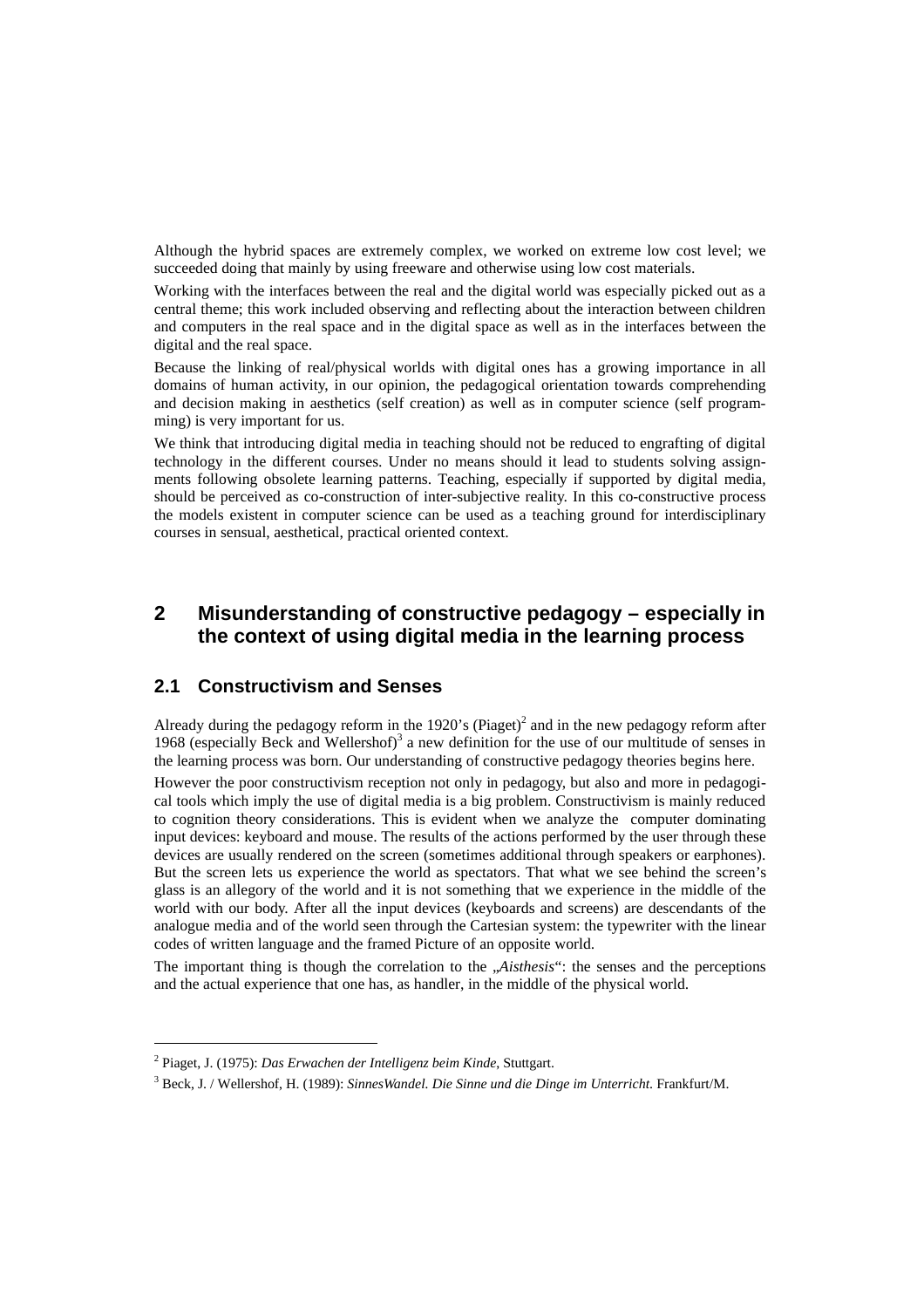The perception of an active handling process was already accentuated by phenomenologist *Merleau-Ponty*<sup>4</sup> and the constructivists *Maturana* and *Varela* later formulated it in their most important work<sup>š</sup> "Each act is acknowledging and each acknowledgment is acting".

#### **2.2 Linking aesthetical experience and construction of models in pedagogical context**

The programs that are usually installed on our computers segment our experiences and reconstruct them for a narrowed clearly delimitated purpose. Most learning software (which limits to the traditional input and output devices) falls back on obsolete pedagogic methods, like frontal instruction (chalk and talk), external motivation and working by oneself. Even the more experience orientated game software usually reduces us to "the ones who sit in front of the computer". As such we training the same behaviour pattern over and over which is characterized through a lack of independence and therefore a pedagogically narrowed one. This is also the reason why we focus on aisthesis, the sensual perception in ArtDeCom.

The pedagogical approach described here is therefore a consequence of the critical constructive oriented pedagogy as represented in Germany by Michael Göhlich<sup>6</sup> or - more specifically, in relation with the use of new digital media in teaching – in the USA by Seymour Papert<sup>7</sup> and Mitchel Resnick.<sup>8</sup> What they all have in common is the special attention they give to the aisthetic (physical perception) and of the creative deed in the learning process (especially in what abstract informatics model construction is concerned).

Following their approach, we assume that self education of informatics competencies, as we know it today, is much better accompanied by self handling of the concepts in a real context. This is how the children themselves created digitally enriched, real-physical 3D rooms based on creativeartistic criteria. In these rooms, they have at their disposal a set of different computer interfaces which support the use of our natural senses in order to achieve learning in group interaction.

We also denominate these rooms as Mixed Reality Learning Environments. Let us first see how 3D interactive rooms (for learning purposes also) look like.

Wir bezeichnen diese Räume auch als Mixed Reality Learning Environments. Doch schauen wir uns zunächst einmal an, wie interaktive 3D-Räume (auch für Lernzwecke) andernorts aussehen..

l

<sup>4</sup> Merleau-Ponty, M. (1966): *Phänomenologie der Wahrnehmung*, Berlin.

<sup>5</sup> Maturana, H. / Varela, F. (1990): *Der Baum der Erkenntnis*, Bonn.

<sup>6</sup> Göhlich, M. (1996): *Konstruktivismus und Sinneswandel in der Pädagigik*. In: *Aisthesis/Ästhetik – Zwischen Wahrnehmung und Bewusstsein*. Weinheim.

<sup>7</sup> Papert, S. (1990): *Mindstorms: Children, Computers, and Powerful Ideas.* New York: Basic Books.

<sup>8</sup> Resnik, M., Berg, R., Eisenberg, M, Turkle, S., and Martin, F. (1999): *Beyond Black Boxes: Bringing transparency and aesthetiks back to scientific investigation*. International Jurnal of the Learning Sciences.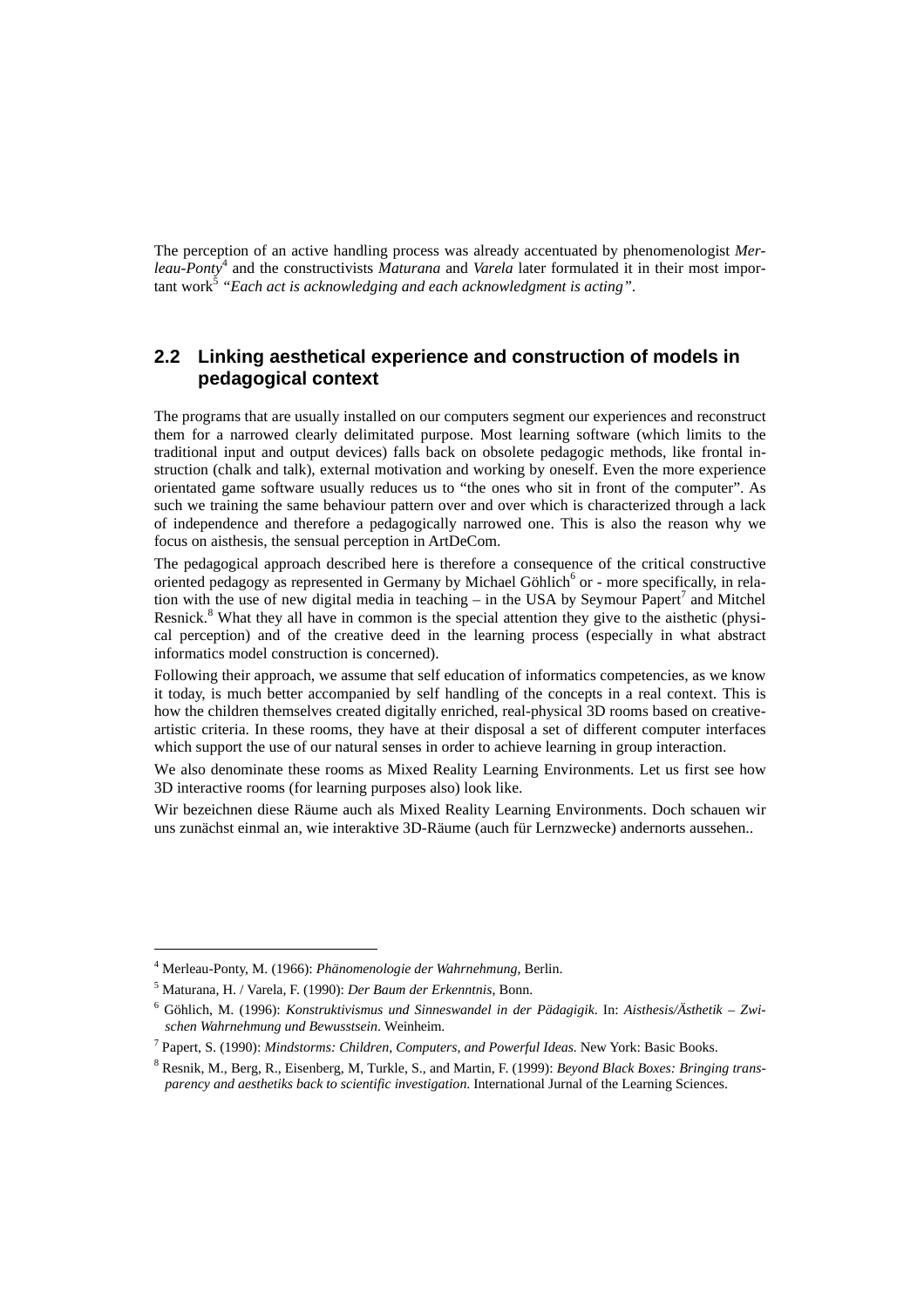### **3 Creating digital 3D spaces for educational purposes**

### **3.1 CAVE-Technologie in pedagogical context**

The CAVE-Technology is fascinating: it gives the possibility to connect the user with the interactive, digitally produced, 3D worlds.

In the pedagogical context a set of problems reveal themselves.

- The CAVE-technology is very costly. Besides the cost of the IT-specialists who have to program the projection, the user must usually wear some technical equipment, like stereo-glasses or a data-glove, sometimes even more uncomfortable, a head mounted display
- One of the first steps towards an interface that does not molest the user in such a way and that will allow interactive access for more than one person is, for example, users wearing caps; these would be detected by an infrared based device which could, this way, identify users' positions and movement. The system can create than an interactive projection on the floor which can so be controlled by the users, just like in the Animax in Bonn<sup>9</sup>.
- Both methods have an important deficiency, seen especially from the point of view of a responsible pedagogue: usually the user only follows a program with a predetermined outcome. Not him, but others are the creators of the application which is used by a single user. The technology he uses remains unknown to him – it remains unreachable in the black box of the computer which creates the outcome for the user in an unexplainable way.

### **3.2 Interactive, pedagogically valuable 3D experience rooms, beyond costly and strange technology**

We set out from this critique points and we want to show:

l

- that the use of digital technologies for introducing interactive, hybrid rooms is also possible with little effort and expenses and that it must not include the use of top digital technology;
- that the use of "natural" interfaces is possible and that these interfaces come close to communication and handling situations;
- that the technical system can be brought closer to the user in this way, so that they can understand it and they can use it to create their own creative playroom, in which they learn how to interact with the system in order to program it themselves.

<sup>9</sup> *FX Factory Interactive installation for children.* A project of the Bonn Development Workshop for Computer Media in connection with the intention of establishing the model MEET (Multimedial Theater Education Environments). (2002), see: http://www.animax.de/animax\_web/fxfactiry02\_eng.htm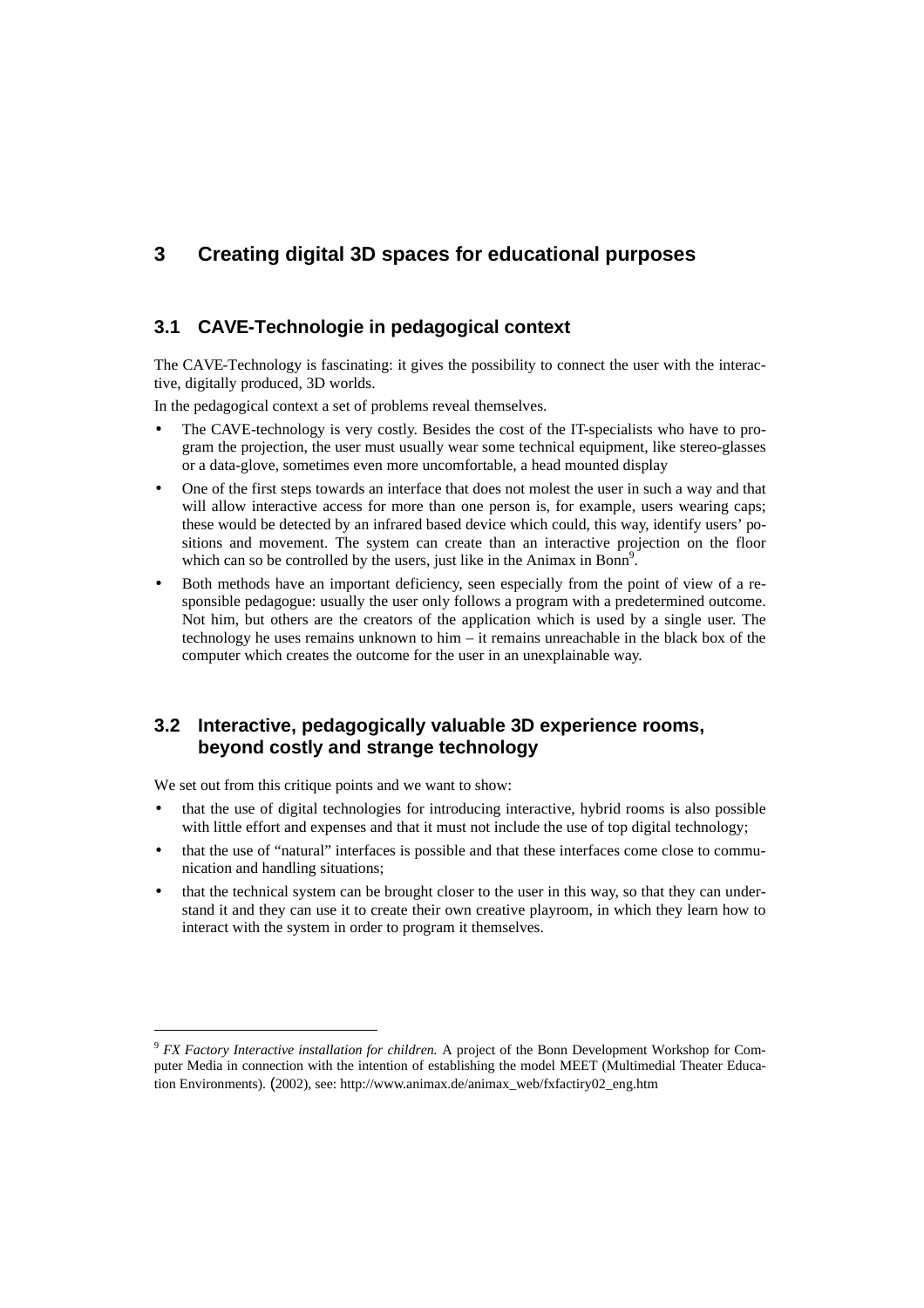### **4 Learning collaboratively in hybrid space at low cost**

#### **4.1 Freeware for creating immersive environments**

It is very amazing, that excellent applications for creating immersive 3D spaces by students himself, are free for download in the InterNet.

With the freeware PhotoModeler Lite you can create 3D models of real-world objects and scenes through the use of photographs simply and easily.





*Figure 1: Digital 3D model made with FotoModeler Lite*

l

*Figure 2: Digital 3D drawing made with Teddy* 

With the sketch-based 3D modelling freeware "Teddy"<sup>10</sup> you can create 3D models by drawing several 2D freeform strokes interactively Teddy automatically constructs plausible 3D polygonal surfaces.

And with the freeware "chameleon"<sup>11</sup> or "Alice Paint" you can paint these 3D models.

<sup>10</sup> Takeo Igarashi, Satoshi Matsuoka, Hidehiko Tanaka (1999): *Teddy: A Sketching Interface for 3D Freeform Design* ACM SIGGRAPH'99, Los Angels, 1999, pp.409-416

<sup>11</sup> Takeo Igarashi, Dennis Cosgrove (2001): *Adaptive Unwrapping for Interactive Texture Painting*. 2001 ACM Symposium on Interactive 3D Graphics, I3D2001, Research Triangle Park, NC , March 19-21, 2001.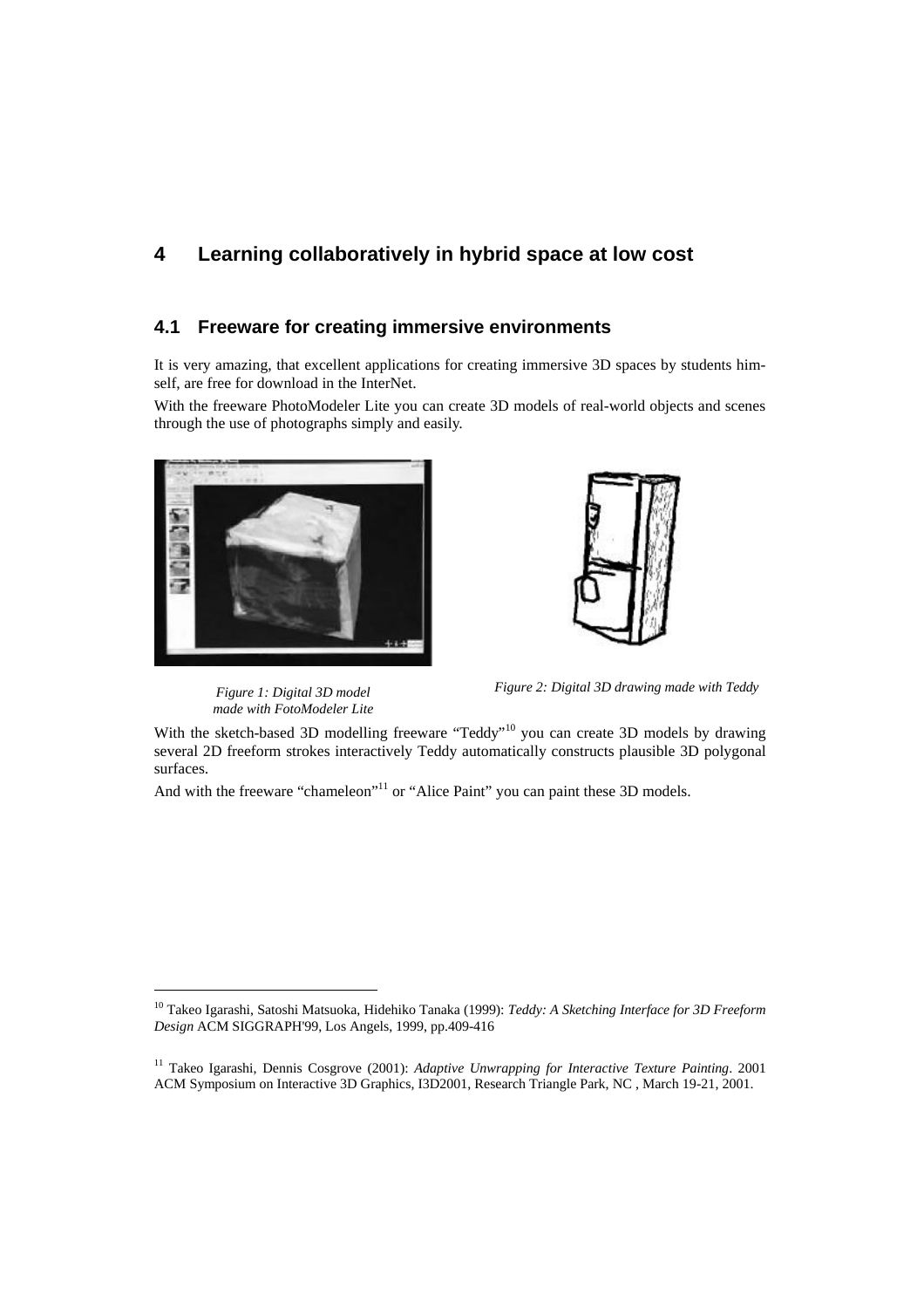



*Figure 3: Painting a 3D model with Alice Paint Figure 4*: *Converting a 3D model with the Viewpoint Builder*

Then you create an immersive environment that offer 3D spaces with Adobe's *Atmosphere Builder*. Atmosphere permits you the import of 3D viewpoint objects, converted with the freeware *Viewpoint Builder*. These objects and other objects created with Atmosphere can be animated with movement or sound by means of JAVA-script within self created Atmosphere 3D spaces for publishing in the InterNet.



*Figure 5: Building a 3D space for the InterNet with Atmosphere* 



*Figure 6*: *Imported viewpoint objects in Atmosphere*

Finally the students can enter together these co-operative created digital space. For this purpose they can incorporate the form of avatars, which they created by themselves after their image or freely by their fantasy.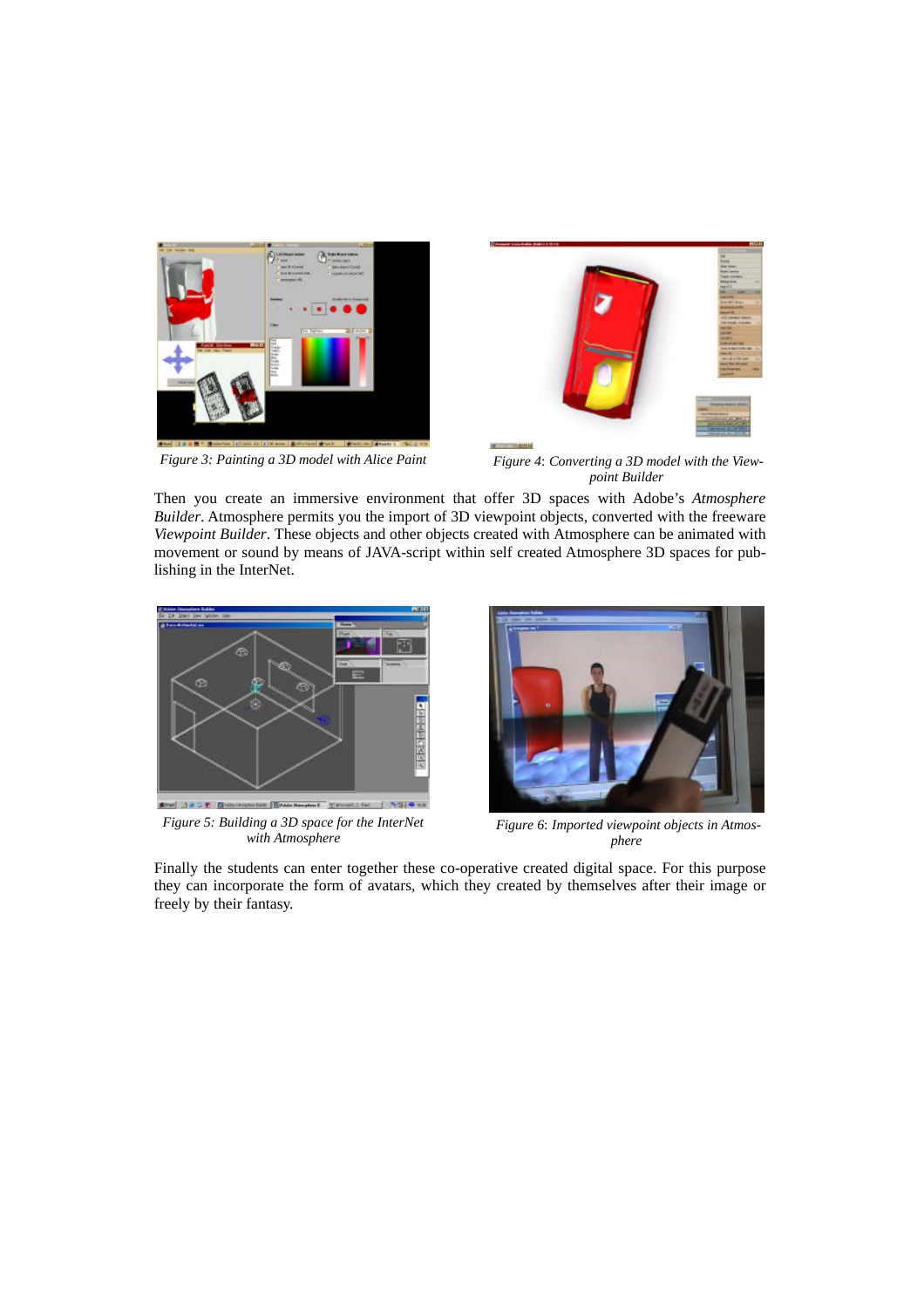

*Figure 7: Creating an avatar of his own appearance with AvatarLab*



*Figure 8: Assigning gestures for communication*

### **4.2 Self made hybrid Spaces in School**

Taken only in itself, the work with the here presented digital tools and their combination already represents a new challenge. But our work it is not only heading for combining the singular applications. On the one hand it is the necessary *relation to real objects within the process of production.* And on the other it *turns* the projection of the *virtual InterNet space back into the real/physical space*. This use of the digital in the physical augments first of all the individual possibilities offered by these digital tools giving a total larger than the simple sum of the elements. This way an immersive, out reaching hybrid room of high pedagogical value is created.



*Figure 9: Seized by sensors of a microcomputer hidden in a real object (spider), a student causes the movement of this object*



*Figure 10: Projection rehearses in the hybrid space*

• With the use of image recognition software from the *LEGO-Mindstorms*®, the interface between reality and the digital world is picket out as a central theme in the *interaction between the children and the computers* in the real room.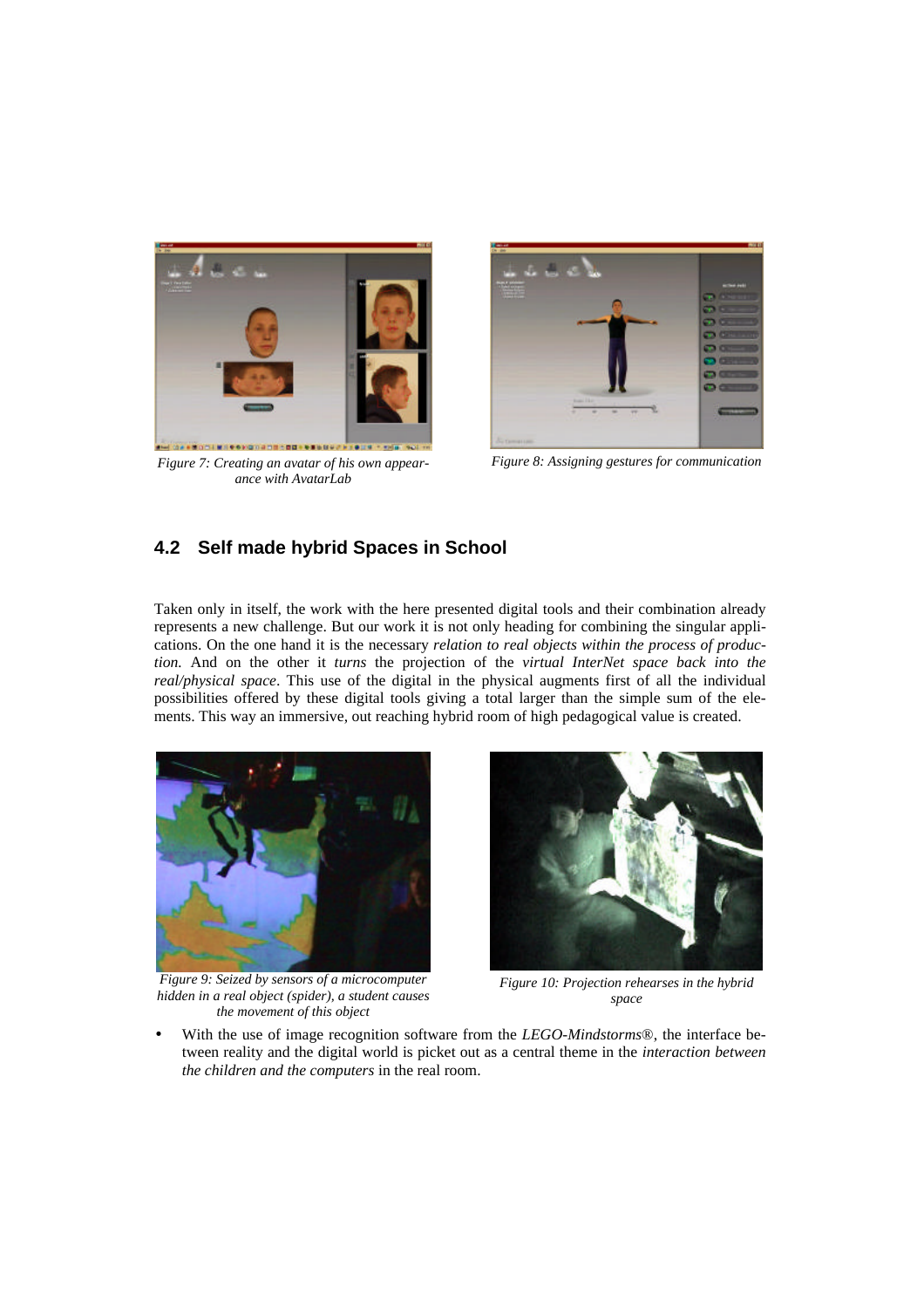- The projection of InterNet world created with *Atmosphere* (among other things including 3D objects created out of digitalized photos using *Photo Modeler Lite* and digitally drawn objects using *Teddy*) has as central theme the *difference* between digital and physical world *behaviors*.
- *Verbal* and *gesture communication* using avatars (programmed in JAVA-script) has as central theme new digital means of communication via Internet.
- Because the 3D Internet world and the possibilities to communicate appear again *as projection within the real space* with real objects of digital models, the central theme here is the possibility of the *extension of the reality* by digital means in the physic world.

The central point of our project is the fact that children build de facto hybrid spaces themselves. They do this using freeware and/or low cost applications and creating the digital objects and models, again, themselves.



*Figure 10: Students in a projection of an InterNet space* 



 *Figure 11: Real, 3D objects as master and point of reference for digital models in the Mixed Reality environment*

# **5 Conclusions**

The focus on sensuality and perception has far reaching consequences, especially for the digitally supported learning: these promising teaching attempts clearly show that learning by digital means is fascinating for the children and, at the same time, eased when multisensual, natural interfaces are used. Deep understanding of highly abstract relationships can be promoted through the direct connecting of program code and sensorial input respectively system output.

Returning to the senses and natural perceptions as ground for experience oriented learning makes learning a creative process and connects it to natural forms of communication and cooperation. This is what co-constructivism means from the point of view of constructivist pedagogical theories.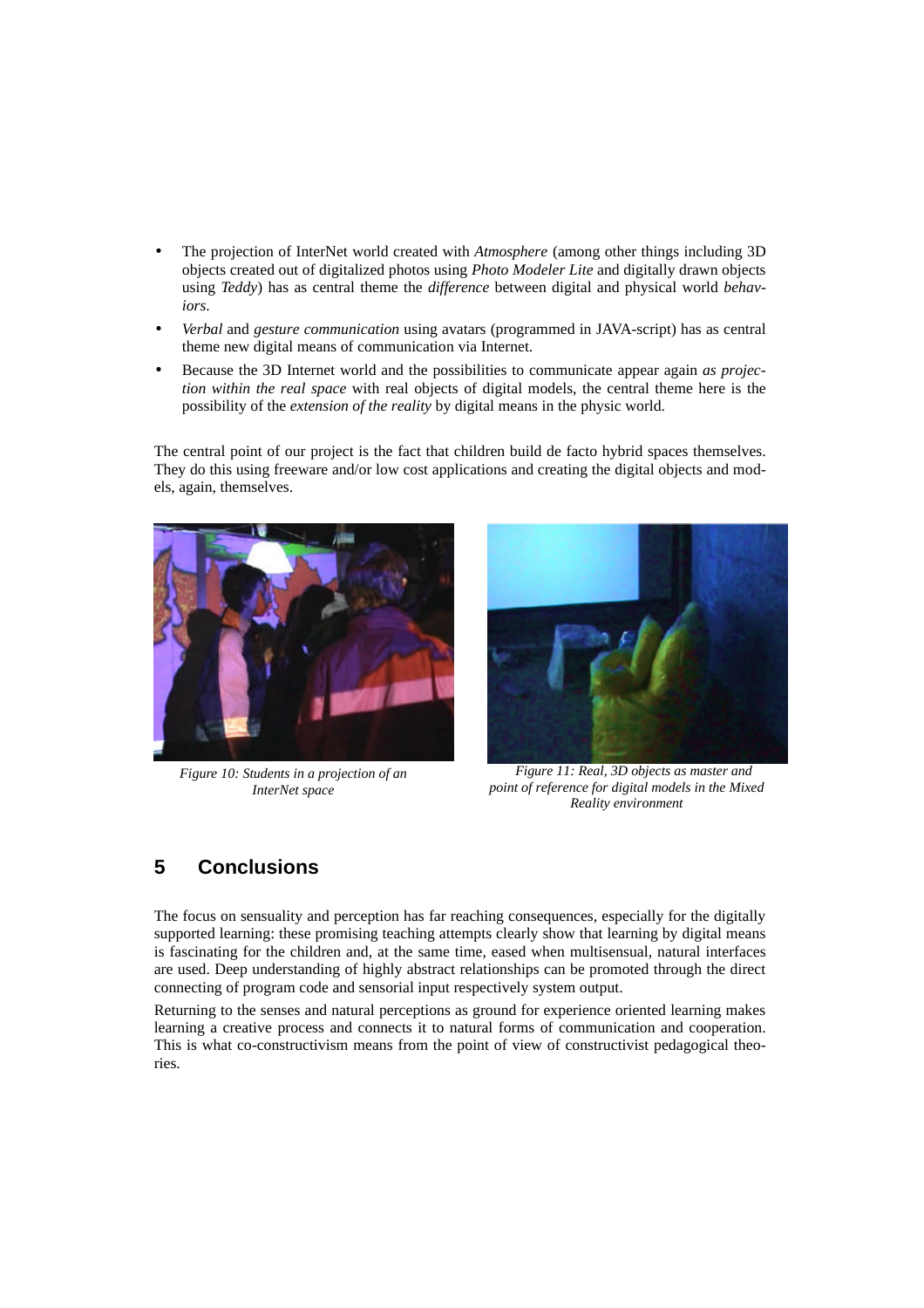Besides co-construction of knowledge, working in projects near to real life makes students learn reading, writing and calculation as well as sense of independence, teamwork, sensibility and the ability to express oneself; these are all important pedagogical goals.

The advantage of using freeware and low cost applications is not only ideal for the low budgets existent in schools but it also offers the possibility of creative, independent use of digital technologies. An very important consequence is that the children grasp the essence of digital media.



*Figure 12: Visitors in an interactive hybrid environment*

#### **Acknowledgements**

The project ArtDeCom is funded by the German "Bund-Länder Commission for Educational Planning and Research Promotion" (BLK) within the general funding program "Culture in the Media Age". The official title of the Project is "Theory an Practice of integrated Arts, Design and Computer Science in Education", project number A 6681ASH01. The authors wish to thank the Integrierte Gesamtschule Schlutup in Lübeck, Germany.

#### **References**

- Beck, J. / Wellershof, H. (1989): *SinnesWandel. Die Sinne und die Dinge im Unterricht*. Frankfurt/M.
- Göhlich, M. (1996): *Konstruktivismus und Sinneswandel in der Pädagigik*. In: *Aisthesis/Ästhetik – Zwischen Wahrnehmung und Bewusstsein*. Weinheim.

Merleau-Ponty, M. (1966): *Phänomenologie der Wahrnehmung*, Berlin.